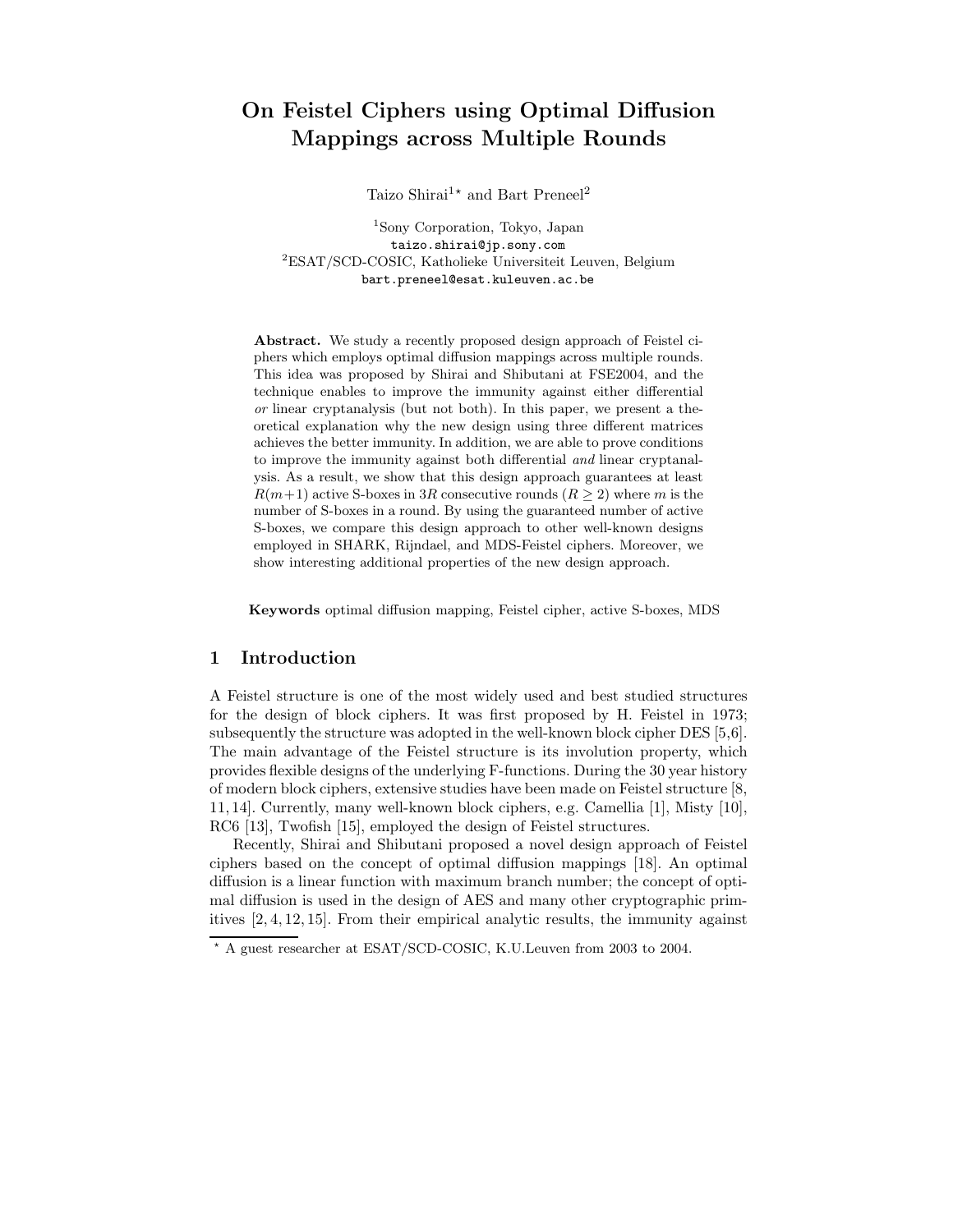either differential and linear cryptanalysis (but not both) would be strengthened significantly if the linear diffusion layer of the Feistel structure satisfies special optimal diffusion conditions across multiple rounds. In this way difference cancellation in the Feistel structure caused by a small number of active S-boxes will not occur. This result opened a new line of research on the Feistel structure. A theoretical proof of the effectiveness of the proposed design and a solution to improve the immunity against both differential and linear cryptanalysis remained unsolved.

In this paper, we will call the "Optimal Diffusion Mappings across Multiple Rounds" design approach of Feistel ciphers the ODM-MR design. Our contribution is that we first give a theoretical explanation of the effectiveness of the ODM-MR design implied by Shirai and Shibutani. Second, we found new conditions and proofs to improve the immunity of both differential and linear cryptanalysis. Let  $m$  be the number of S-boxes in an F-function. As a result, by combining previous and novel conditions, we finally show that Feistel ciphers with the ODM-MR design guarantees  $R(m+1)$  active S-boxes in 3R consecutive rounds for  $R \geq 2$ .

In order to further investigate the properties of the *ODM-MR design*, we compare the ratio of guaranteed active S-boxes to all employed S-boxes of the ODM-MR design to other design approaches employed in MDS-Feistel, SHARK and AES/Rijndael. All of them use optimal diffusion mappings in their linear diffusion. Consequently, in 128-bit block and 8-bit S-box settings, we obtain a limit of 0.371 for the active S-box ratio of ODM-MR design when the number  $r$  of rounds goes to infinity, which means that we can guarantee 37.1% active S-boxes with this design strategy. This result is apparently better than MDS-Feistel's ratio of 0.313. Moreover we show that for the number of S-boxes in an F-function and the round number go to infinity, the converged ratio of ODM-MR is 0.333. This is better than Rijndael-type diffusion layer's ratio 0.250. From these limit values, we can conclude that *ODM-MR* performs better than the other approaches in certain settings.

This paper is organized as follows: in Sect. 2, we introduce some definitions used in this paper. Previous works including ODM-MR design approach are shown in Sect. 3. We prove in Sect. 4 the theorems regarding ODM-MR as our main contribution. In Sect. 5, we discuss the new design by presenting some numerical values. Finally Sect. 6 concludes the paper. The method to construct the concrete Feistel ciphers with ODM-MR design is proposed in Appendix A.

## 2 Preliminaries

In this paper, we treat the typical Feistel structure, which is called a balanced Feistel structure. It is defined as follows [14].

#### Definition 1. (Balanced Feistel structure)

Let  $E: \{0,1\}^b \times \{0,1\}^k \to \{0,1\}^b$  be a b-bit block cipher (for b even) with a k-bit key. Let r be the number of rounds,  $k_i \in \{0,1\}^{k'}$  be the k'-bit round key provided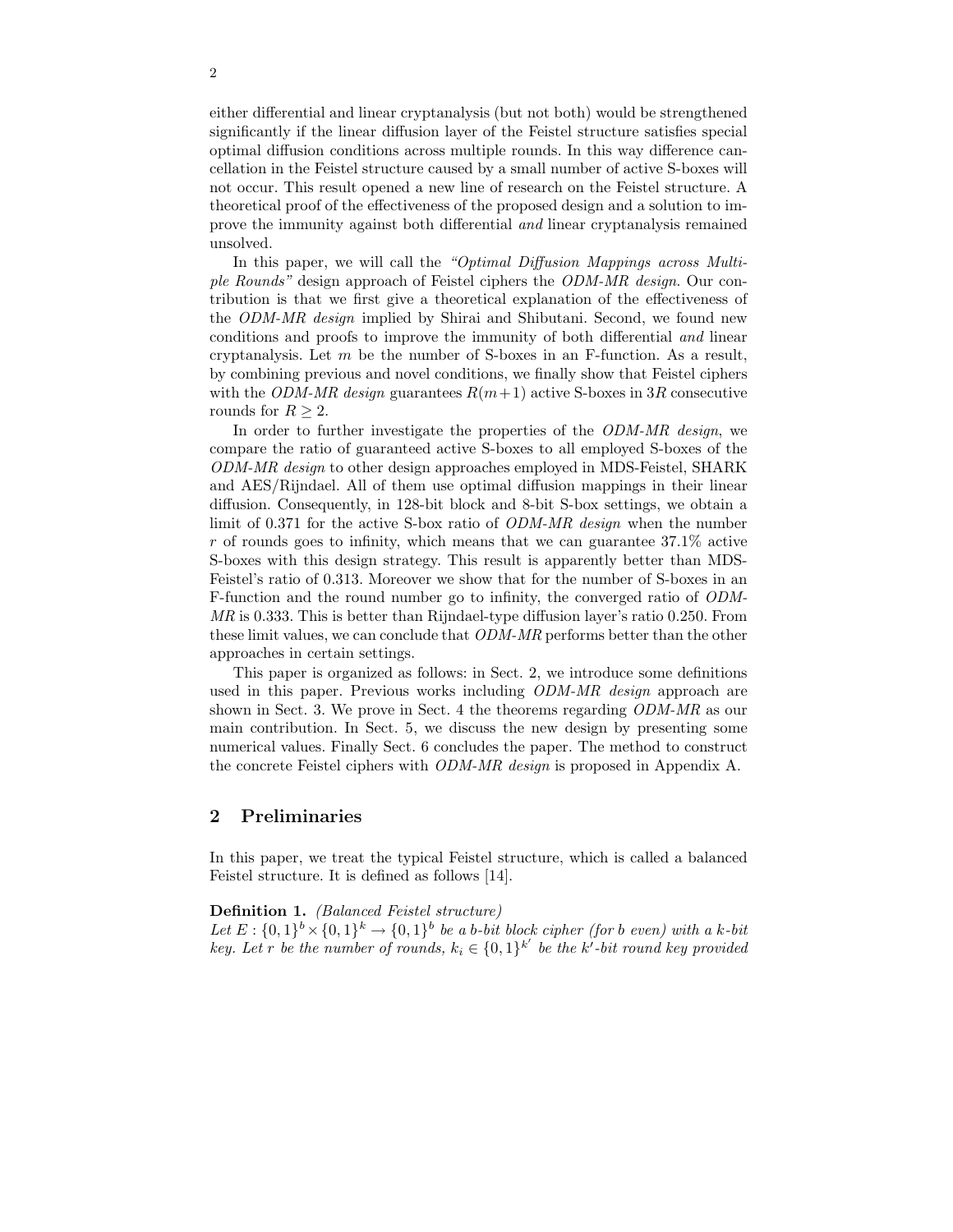by a key scheduling algorithm and  $x_i \in \{0,1\}^{b/2}$  be intermediate data, and let  $F_i: \{0,1\}^{k'} \times \{0,1\}^{b/2} \rightarrow \{0,1\}^{b/2}$  be the F-function of the i-th round. The encryption and decryption algorithm of a balanced Feistel Cipher E are defined as follows

Algorithm  $Feistel. Encrypt<sub>K</sub>(P)$  | Algorithm Feistel. Decrypt<sub>K</sub>(C)input  $P \in \{0,1\}^b$ ,  $K \in \{0,1\}^k$  $\textbf{input} \; C \in \{0,1\}^b, \; K \in \{0,1\}^k$  $x_0 \leftarrow msb_{b/2}(P), x_1 \leftarrow lsb_{b/2}(P)$   $x_0 \leftarrow msb_{b/2}(C), x_1 \leftarrow lsb_{b/2}(C)$ for  $i = 1$  to r do for  $i = 1$  to r do  $x_{i+1} = F_i(k_i, x_i) \oplus x_{i-1}$  $x_{i+1} = F_i(k_{r-i+1}, x_i) \oplus x_{i-1}$  $msb_{b/2}(C) \leftarrow x_{r+1}, \;lsb_{b/2}(C) \leftarrow x_r \quad | \quad msb_{b/2}(P) \leftarrow x_{r+1}, \;lsb_{b/2}(P) \leftarrow x_r$  $\textbf{return} \; C \in \{0,1\}^b$  $\textbf{return}\;P\in\{0,1\}^b$ 

where  $msb_x(y)$  (lsb<sub>x</sub>(y)) represents the most (least) significant x-bit of y.

Then we define SP-type F-functions which are a special type of F-function constructions [7, 17].

### Definition 2. (SP-type F-function)

Let the length of round key  $k' = b/2$ . Let m be the number of S-boxes in a round, and n be the size of the S-boxes, with  $mn = b/2$ . Let  $s_{i,j} : \{0,1\}^n \to \{0,1\}^n$  be the j-th S-box in the *i*-th round, and let  $S_i : \{0,1\}^{b/2} \rightarrow \{0,1\}^{b/2}$  be the function generated by concatenating m S-boxes in the *i*-th round. Let  $P_i: \{0,1\}^{b/2} \rightarrow$  $\{0,1\}^{b/2}$  be the linear Boolean function.

Then SP-type F-functions are defined as  $F_i(x_i, k_i) = P_i(S_i(x_i \oplus k_i))$ . Note that we define the intermediate variables  $z_i = S_i(x_i \oplus k_i)$ .

#### **Definition 3.**  $((m, n, r)$ -SPMFC)

An  $(m, n, r)$ -SPMFC is defined as an r-round Feistel cipher with SP-type round function using m n-bit S-boxes, and for which all  $s_{i,j}$ ,  $P_i$  are bijective. An mn  $\times$ mn matrix  $M_i$   $(1 \leq i \leq r)$  over  $GF(2)$  denotes a matrix representation of a linear Boolean function  $P_i$  of  $(m, n, r)$ -SPMFC.

We also give definitions of bundle weight and branch number [4].

Definition 4. (bundle weight)

Let  $x \in \{0,1\}^{kn}$ , where x is represented as a concatenation of n-bit values as  $x = [x_0x_1 \ldots x_{k-1}], x_i \in \{0,1\}^n$ , then the bundle weight  $w_n(x)$  of x is defined as

$$
w_n(x) = \sharp \{x_i | x_i \neq 0\} .
$$

Definition 5. (Branch Number) Let  $\theta: \{0,1\}^{kn} \to \{0,1\}^{ln}$ . The branch number of  $\theta$  is defined as

$$
\mathcal{B}(\theta) = \min_{a \neq 0} \{ w_n(a) + w_n(\theta(a)) \} .
$$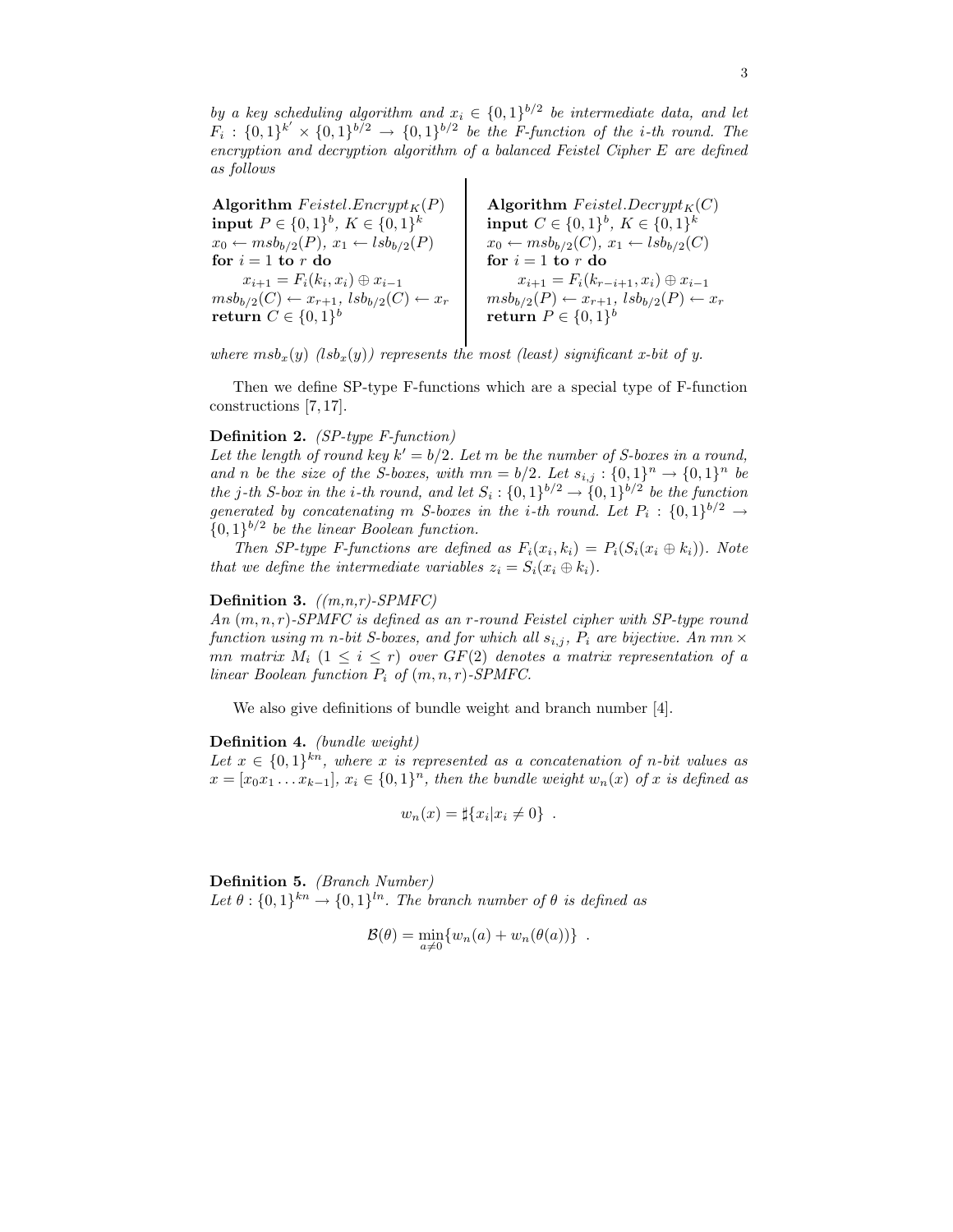*Remark 1.* The maximum branch number is  $\mathcal{B}(\theta) = l+1$ . If a linear function has a maximum branch number, it is called an optimal diffusion mapping [2]. It is known that an optimal diffusion mapping can be obtained from maximum distance separable codes known as MDS codes [4].

## 3 Previous Work

The precise estimation of the lower bound of the number of active S-boxes of block ciphers has been known as one of the practical means to evaluate ciphers, because this lower bound can be used to calculate the upper bound of the differential characteristic probability or the linear characteristic probability [1,3,4,7,9,17]. Shimizu has shown a conjectured lower bound of the number of differentially and linearly active S-boxes for certain  $(m, n, r)$ -SPMFC block ciphers, in which a unique optimal diffusion mapping is repeatedly used in all F-functions [16]. Since such optimal diffusion mappings can be obtained from a generation matrix of an MDS code, we call the design MDS-Feistel [2, 4, 18].

Shimizu showed the following formula.

Conjecture 1. Let A be an  $mn \times mn$  matrix over  $GF(2)$  of an optimal diffusion mapping with maximum branch number  $m + 1$ . Let E be an  $(m, n, r)$ -SPMFC block cipher and all matrices of diffusion layers are represented by the unique matrix  $M_i = A$  ( $1 \leq i \leq r$ ). Then a lower bound of the differentially and linearly active S-boxes of  $E$  is conjectured as

$$
L(r) = \lfloor r/4 \rfloor (m+2) + (r \mod 4) - 1 \tag{1}
$$

In Table 1, the columns indicated by 'M1' show the conjectured lower bounds of number of active S-boxes, and the data of the conjectured values are plotted on the left side of Fig. 3. This simple relation between the round number and the guaranteed number of active S-boxes is considered as a useful tool for evaluating similar kinds of block cipher designs. While this conjecture has not been proved, empirically, it has been partially confirmed [18].

Recently, at FSE 2004, Shirai and Shibutani proposed a novel design approach to improve the minimum number of active S-boxes of Feistel ciphers by employing optimal diffusion mappings across multiple round functions, the ODM-MR design approach [18]. By carefully analyzing the difference cancellations, they found the following properties:

*Property 1.* Let E be an  $(m, n, r)$ -SPMFC block cipher.

– For matrices  $M_i$   $(1 \leq i \leq r)$ , if every concatenation of two matrices  $M_i$ and  $M_{i+2}$  for all possible j, denoted by  $[M_i | M_{i+2}]$ , is an optimal diffusion mapping, the minimum number of differentially active S-boxes is increased from an MDS-Feistel cipher.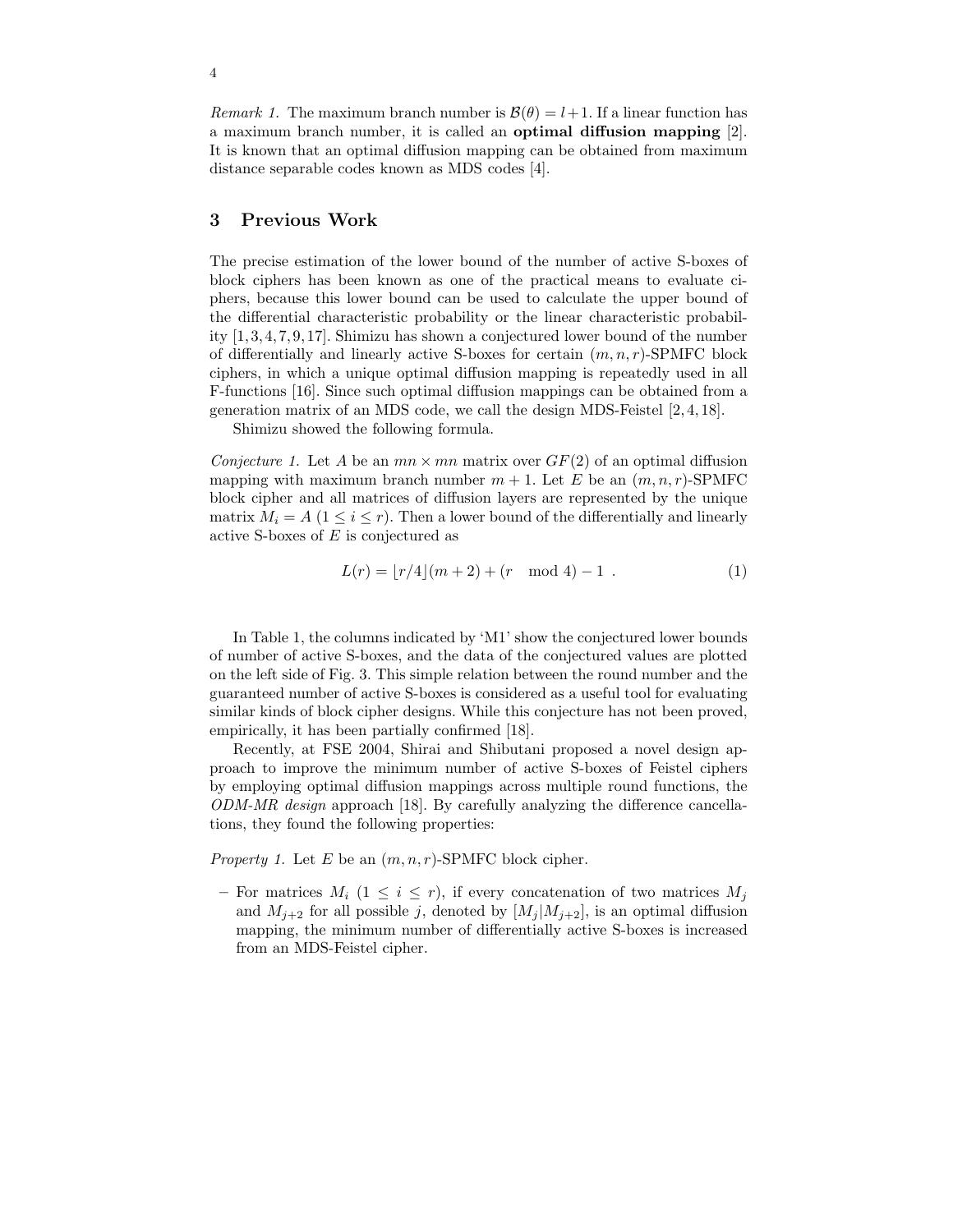- Additionally, if each concatenation of three matrices  $M_j$ ,  $M_{j+2}$  and  $M_{j+4}$  for all possible j, denoted by  $[M_j | M_{j+2} | M_{j+4}]$ , is an optimal diffusion mapping, the minimum number of differentially active S-boxes is increased further than when only satisfying the above conditions on two matrices.
- Even if the number of concatenated matrices is larger than 3, no explicit gain of the number of active S-boxes has been observed in their simulations.

These results imply that by avoiding a linear correlation between F-functions in round  $(i, i+2)$  or rounds  $(i, i+2, i+4)$ , the *ODM-MR* construction guarantees more active S-boxes.

In Table 1, the columns indicated by 'D' show the result of the improved minimum number of differentially active S-boxes when every concatenated matrix of three matrices  $[M_i|M_{i+2}|M_{i+4}]$  is an optimal diffusion mapping. The graph of the corresponding values are shown on the left side of Fig. 2.

This result opened a new line of research on developing more efficient Feistel ciphers. On the other hand a theoretical justification of the gain of the proposed construction and an explicit method to improve the immunity against both differential and linear cryptanalysis remained unsolved.

# 4 Proofs of Effectiveness of the ODM-MR Design

In this section, we provide the first proofs for the effectiveness of the ODM-MR design using three different matrices. We also show an additional condition and some proofs in order to improve the lower bound of linearly active S-boxes by using two different matrices. Our main contribution is to show the following corollary which presents a simple relation between the number of rounds and the guaranteed numbers of active S-boxes in the ODM-MR design. In the corollary, note that  ${}^tM$  denotes the transpose matrix of a matrix M.

**Corollary 1.** Let E be a  $(m,n,r)$ -SPMFC block cipher where  $r \ge 6$ . If  $[M_i|M_{i+2}|M_{i+4}]$  and  $[{}^tM_j^{-1}|{}^tM_{j+2}^{-1}]$  are optimal diffusion mappings for any  $i, j$  $(1 \leq i \leq r-4, 1 \leq j \leq r-2)$ , respectively, any 3R consecutive rounds  $(R \geq 2)$ in E quarantee at least  $R(m + 1)$  differentially and linearly active S-boxes.

Fig. 1 illustrates the statement of the corollary. By using the Corollary 1, we can guarantee theoretically arbitrary number of active S-boxes by increasing the number of rounds. Since the corollary can be immediately obtained from two theorems, i.e. Theorem 1 and Theorem 2, the following two subsections are devoted to the proofs of these theorems. To ease the proofs, we first introduce an additional definition.

Definition 6. Consider a differential characteristic or linear approximation. Let  $D_i$  and  $L_i$  denote the number of differentially and linearly active S-boxes in the i-th round, respectively. These values are determined by the difference  $\Delta x_i, \Delta z_i$  or by the linear mask  $\Gamma x_i, \Gamma z_i$  as follows.

$$
D_i = w_n(\Delta x_i) = w_n(\Delta z_i) , \qquad L_i = w_n(\Gamma x_i) = w_n(\Gamma z_i) ,
$$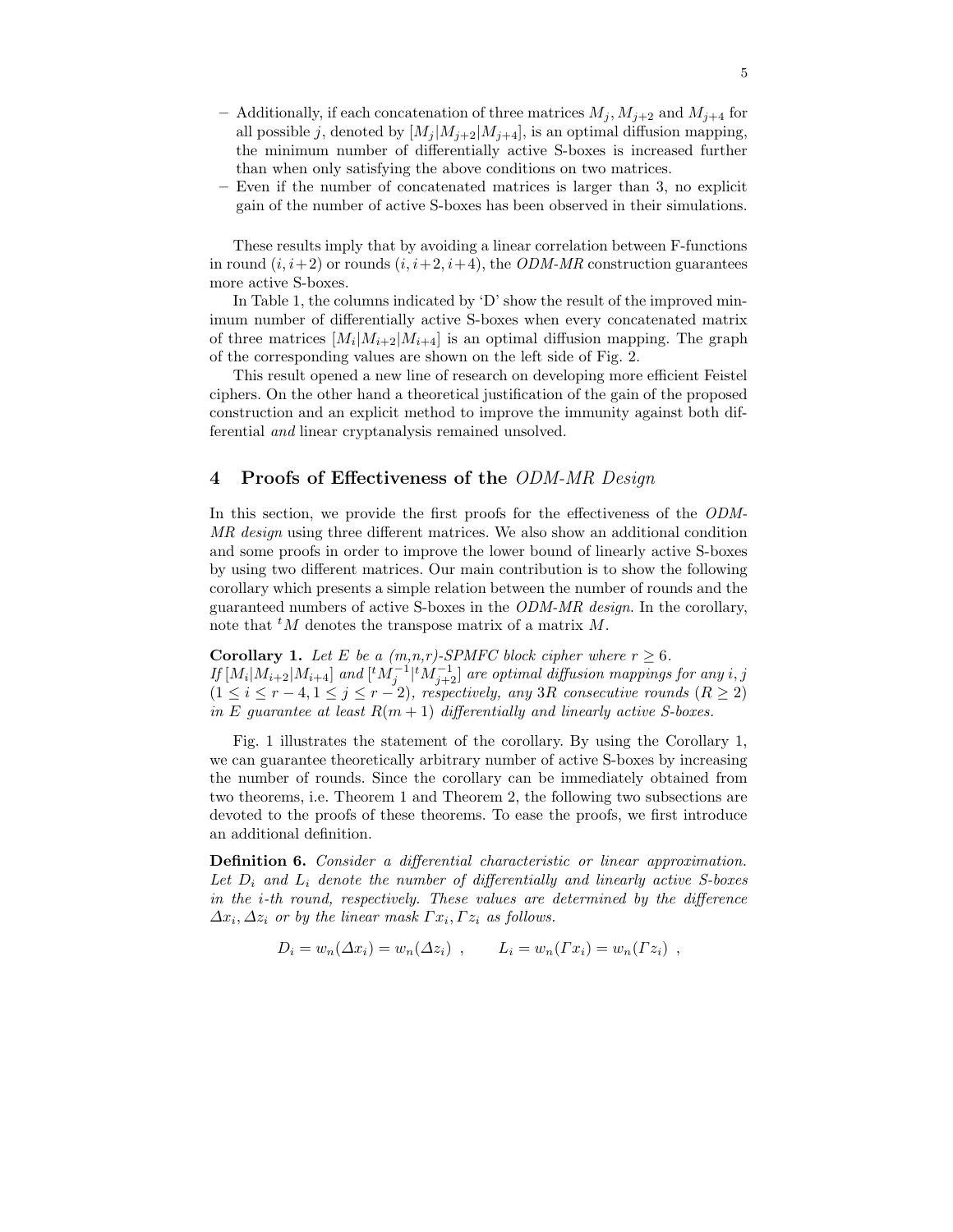



Fig. 1. Guaranteed Active S-boxes by ODM-MR design

where  $w_n(\cdot)$  is the bundle weight as defined in Definition 4.

Remark 2. Note that a given difference characteristic always contains a nonzero input difference, since any  $(m, n, r)$ -SPMFC's F-functions are bijective. Hence we obtain the following conditions:

> (d0)  $D_i = 0 \Rightarrow D_{i-2} \neq 0, D_{i-1} \neq 0, D_{i+1} \neq 0, D_{i+2} \neq 0$ ,  $(d1)$   $D_i = 0 \Rightarrow D_{i-1} = D_{i+1}$ .

Since a linear approximation always contains a nonzero input mask, we obtain

- (l0)  $L_i = 0 \Rightarrow L_{i-2} \neq 0, L_{i-1} \neq 0, L_{i+1} \neq 0, L_{i+2} \neq 0$ ,
- (l1)  $L_i = 0 \Rightarrow L_{i-1} = L_{i+1}$ .

#### 4.1 Proofs for the Lower Bound of Differentially Active S-boxes

In this section we prove Theorem 1; the proof is based on five lemmata.

Lemma 1 shows relations between  $D_i$  of  $(m, n, r)$ -SPMFC when every  $M_i$  is an optimal diffusion mapping.

**Lemma 1.** Let E be an  $(m, n, r)$ -SPMFC block cipher. If every  $M_i$  has maximum branch number  $m + 1$ , then E satisfies the following condition (d2).

$$
(d2) \quad D_{i+1} \neq 0 \Rightarrow D_i + D_{i+1} + D_{i+2} \geq m+1 \; .
$$

*Proof.* From the relation between the differences  $\Delta z_{i+1}$ ,  $\Delta x_i$  and  $\Delta x_{i+2}$  in a 3 consecutive rounds, we obtain the following equation.

$$
M_{i+1}\Delta z_{i+1} = \Delta x_i \oplus \Delta x_{i+2} .
$$

Since  $M_i$  has maximum branch number  $m + 1$  we have

$$
w_n(\Delta z_{i+1}) \neq 0 \Rightarrow w_n(\Delta z_{i+1}) + w_n(\Delta x_i \oplus \Delta x_{i+2}) \geq m+1 \tag{2}
$$

Eq. (2) and the inequality  $w_n(\Delta x_i)+w_n(\Delta x_{i+2}) \geq w_n(\Delta x_i \oplus \Delta x_{i+2})$  yield (d2).  $\Box$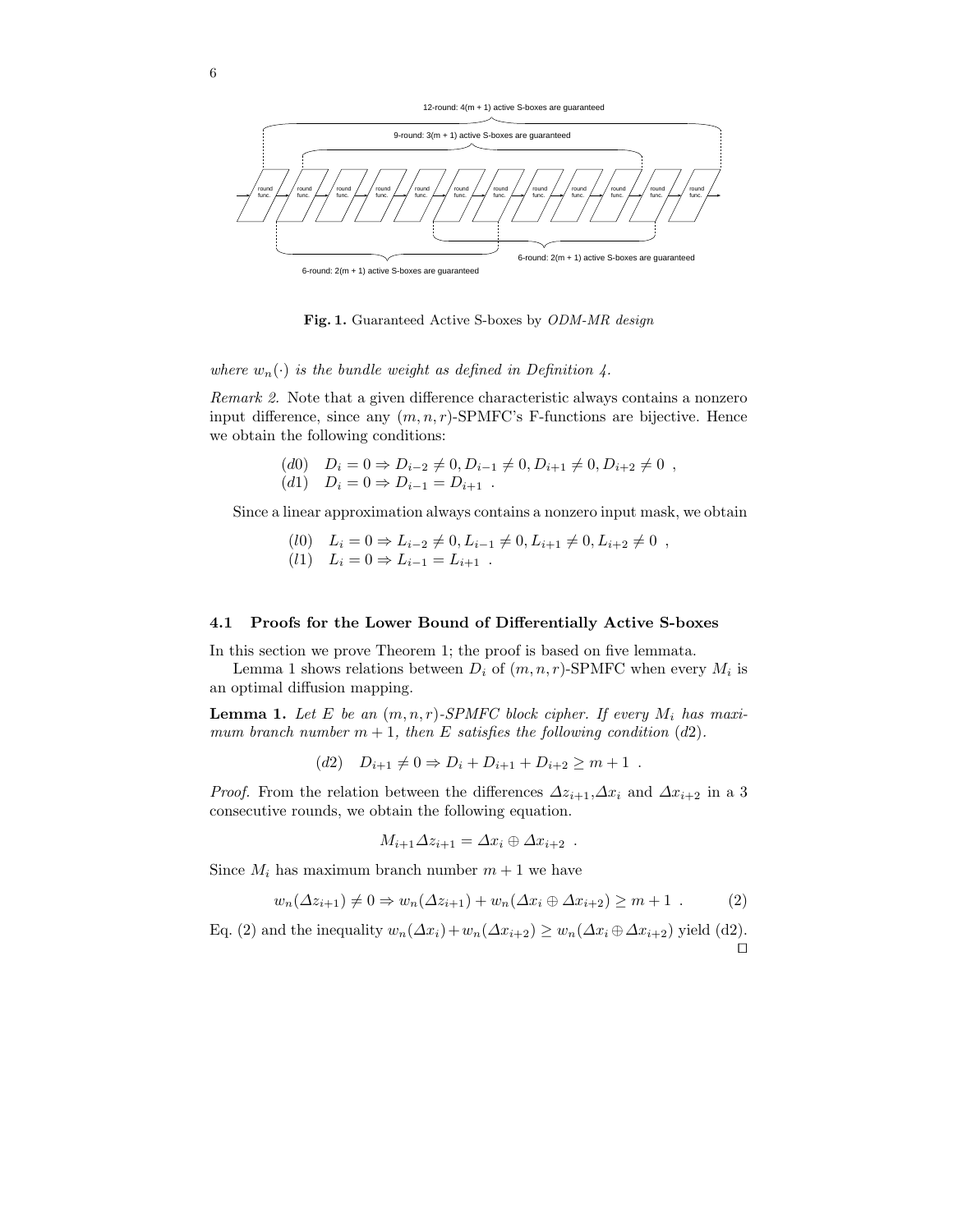*Remark 3.* By combining Remark 2 and  $(d2)$ , we can obtain additional underlying conditions  $(d3)$  and  $(d4)$ .

(d3) 
$$
D_i = 0 \Rightarrow D_{i+1} + D_{i+2} \ge m+1
$$
,  
(d4)  $D_{i+2} = 0 \Rightarrow D_i + D_{i+1} \ge m+1$ .

Equations  $(d3)$  and  $(d4)$  mean that if round k has no active S-boxes, any 2 consecutive rounds next to round k always contain more than  $m + 1$  active S-boxes.

Next, we show the property of  $(m, n, r)$ -SPMFC in which every  $[M_i|M_{i+2}]$  is an optimal diffusion mapping. This is true for the ODM-MR.

**Lemma 2.** Let E be a  $(m,n,r)$ -SPMFC block cipher. If every  $[M_i|M_{i+2}]$  has maximum branch number  $m + 1$ , E satisfies the following conditions (d5), (d6).

> $(d5)$   $D_{i+4} = 0 \Rightarrow D_i + D_{i+1} + D_{i+3} \ge m+1$ ,  $(d6)$   $D_i = 0 \Rightarrow D_{i+1} + D_{i+3} + D_{i+4} \ge m+1$ .

Proof. From the relation between 5-round differences,

$$
M_{i+1}\Delta z_{i+1}\oplus M_{i+3}\Delta z_{i+3}=\Delta x_i\oplus \Delta x_{i+4} .
$$

Then,

$$
[M_{i+1}|M_{i+3}]\left(\frac{\Delta z_{i+1}}{\Delta z_{i+3}}\right) = \Delta x_i \oplus \Delta x_{i+4} .
$$

Since  $[M_{i+1}|M_{i+3}]$  has maximum branch number  $m+1$ , and from Remark 2, we see that  $w_n(\Delta z_{i+1}) = 0$  and  $w_n(\Delta z_{i+3}) = 0$  will never occur simultaneously, we obtain

$$
w_n(\Delta z_{i+1}) + w_n(\Delta z_{i+3}) + w_n(\Delta x_i \oplus \Delta x_{i+4}) \ge m+1.
$$

By assuming the cases  $\Delta x_i = 0$  or  $\Delta x_{i+4} = 0$ , we directly obtain (d5) and (d6).  $\Box$ 

By using the previously obtained conditions  $(d0)-(d6)$ , we show the following lemma for the guaranteed number of differentially active S-boxes of  $(m, n, r)$ -SPMFC.

**Lemma 3.** Let E be a  $(m,n,r)$ -SPMFC block cipher where  $r \geq 6$ . If every  $[M_i|M_{i+2}]$  is an optimal diffusion mapping, then any 6 consecutive rounds in E guarantee at least  $2(m + 1)$  differentially active S-boxes.

Proof. Consider the total number of active S-boxes in 6 consecutive rounds from the i-th round,

$$
\sum_{k=i}^{i+5} D_k = D_i + D_{i+1} + D_{i+2} + D_{i+3} + D_{i+4} + D_{i+5}.
$$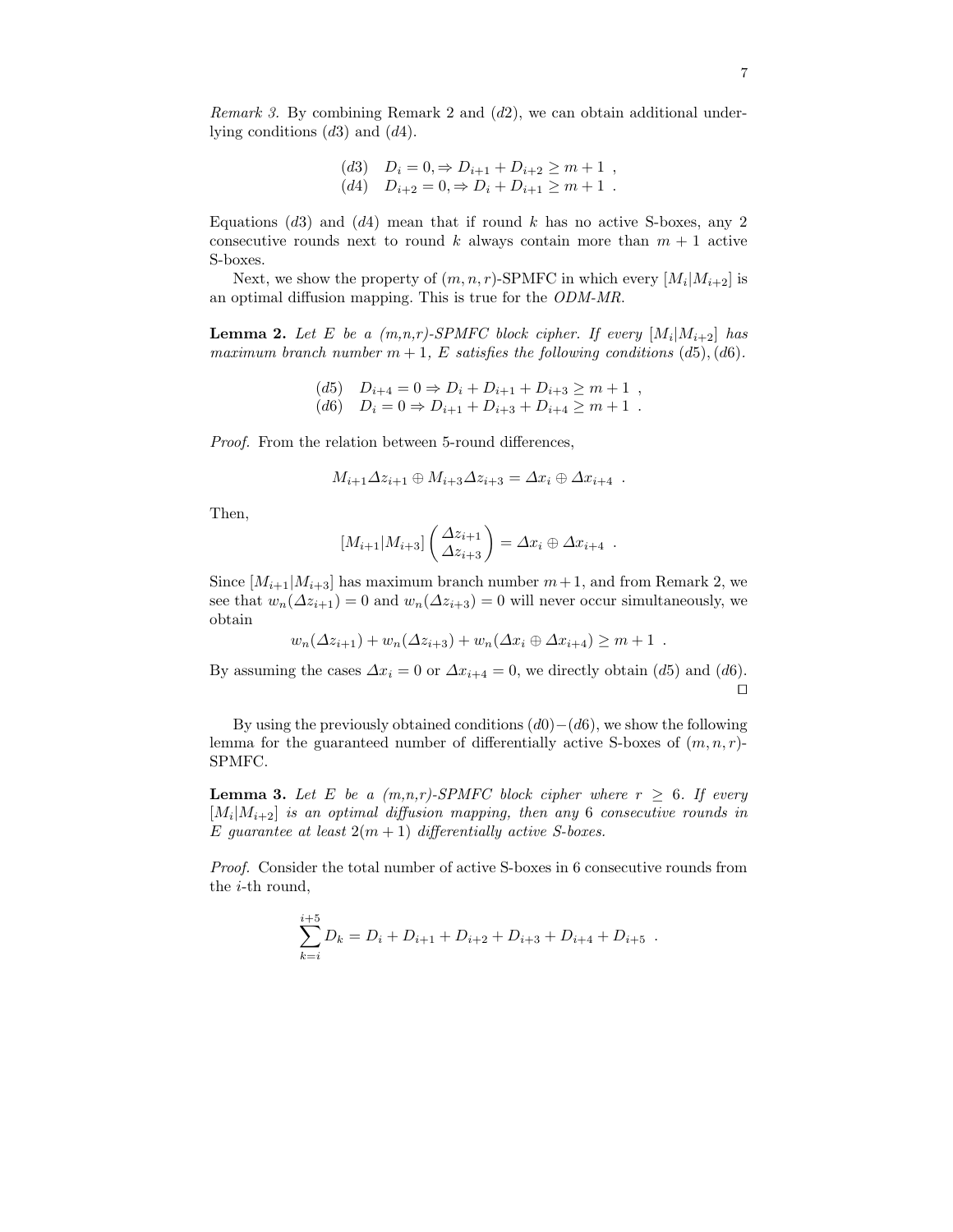If  $D_{i+1} \neq 0$  and  $D_{i+4} \neq 0$ , the condition (d2) guarantees that  $D_i+D_{i+1}+D_{i+2} \geq 0$  $m+1$  and  $D_{i+3}+D_{i+4}+D_{i+5} \geq m+1$ . Therefore we obtain  $\sum_{k=i}^{i+5} D_k \geq 2(m+1)$ . If  $D_{i+1} = 0$ ,

$$
\sum_{k=i}^{i+5} D_k = D_i + D_{i+2} + D_{i+3} + D_{i+4} + D_{i+5} .
$$

From  $(d1)$ ,

$$
\sum_{k=i}^{i+5} D_k = 2 \cdot D_{i+2} + D_{i+3} + D_{i+4} + D_{i+5}
$$

$$
= (D_{i+2} + D_{i+3}) + (D_{i+2} + D_{i+4} + D_{i+5}) .
$$

From  $(d3)$  and  $(d6)$ ,

$$
\sum_{k=i}^{i+5} D_k \ge (m+1) + (m+1) = 2(m+1) .
$$

The case of  $D_{i+4} = 0$  is proven similarly from (d1), (d4) and (d5).

Next, we show the property of an  $(m, n, r)$ -SPMFC in which every  $[M_i|M_{i+2}|M_{i+4}]$  has maximum branch number. This coincides with one of the ODM-MR design.

**Lemma 4.** Let E be a  $(m,n,r)$ -SPMFC block cipher. If every  $[M_i|M_{i+2}|M_{i+4}]$ is an optimal diffusion mapping, then  $E$  satisfies the following condition  $(d7)$ .

$$
(d7) \quad D_i = D_{i+6} = 0 \Rightarrow D_{i+1} + D_{i+3} + D_{i+5} \ge m+1 \; .
$$

Proof. First, from the difference relation in 7 consecutive rounds, we obtain

$$
M_{i+1}\Delta z_{i+1}\oplus M_{i+3}\Delta z_{i+3}\oplus M_{i+5}\Delta z_{i+5}=\Delta x_i\oplus \Delta x_{i+6} .
$$

Then,

$$
[M_{i+1}|M_{i+3}|M_{i+5}] \begin{pmatrix} \Delta z_{i+1} \\ \Delta z_{i+3} \\ \Delta z_{i+5} \end{pmatrix} = \Delta x_i \oplus \Delta x_{i+6} .
$$

Since  $[M_{i+1}|M_{i+3}|M_{i+5}]$  has maximum branch number, and from Remark 2,  $w_n(\Delta z_{i+1}), w_n(\Delta z_{i+3}),$  and  $w_n(\Delta z_{i+5})$  cannot be simultaneously 0, we get that

$$
w_n(\Delta z_{i+1}) + w_n(\Delta z_{i+3}) + w_n(\Delta z_{i+5}) + w_n(\Delta x_i \oplus \Delta x_{i+6}) \geq m+1.
$$

By assuming  $\Delta x_i = 0$  and  $\Delta x_{i+6} = 0$ , we derive the condition (d7).

From the additional condition  $(d7)$ , we derive the following lemma.

**Lemma 5.** Let E be a  $(m,n,r)$ -SPMFC block cipher where  $r \geq 9$ . If every  $[M_i|M_{i+2}|M_{i+4}]$  is an optimal diffusion mapping, then any 9 consecutive rounds in E guarantee at least  $3(m + 1)$  differentially active S-boxes.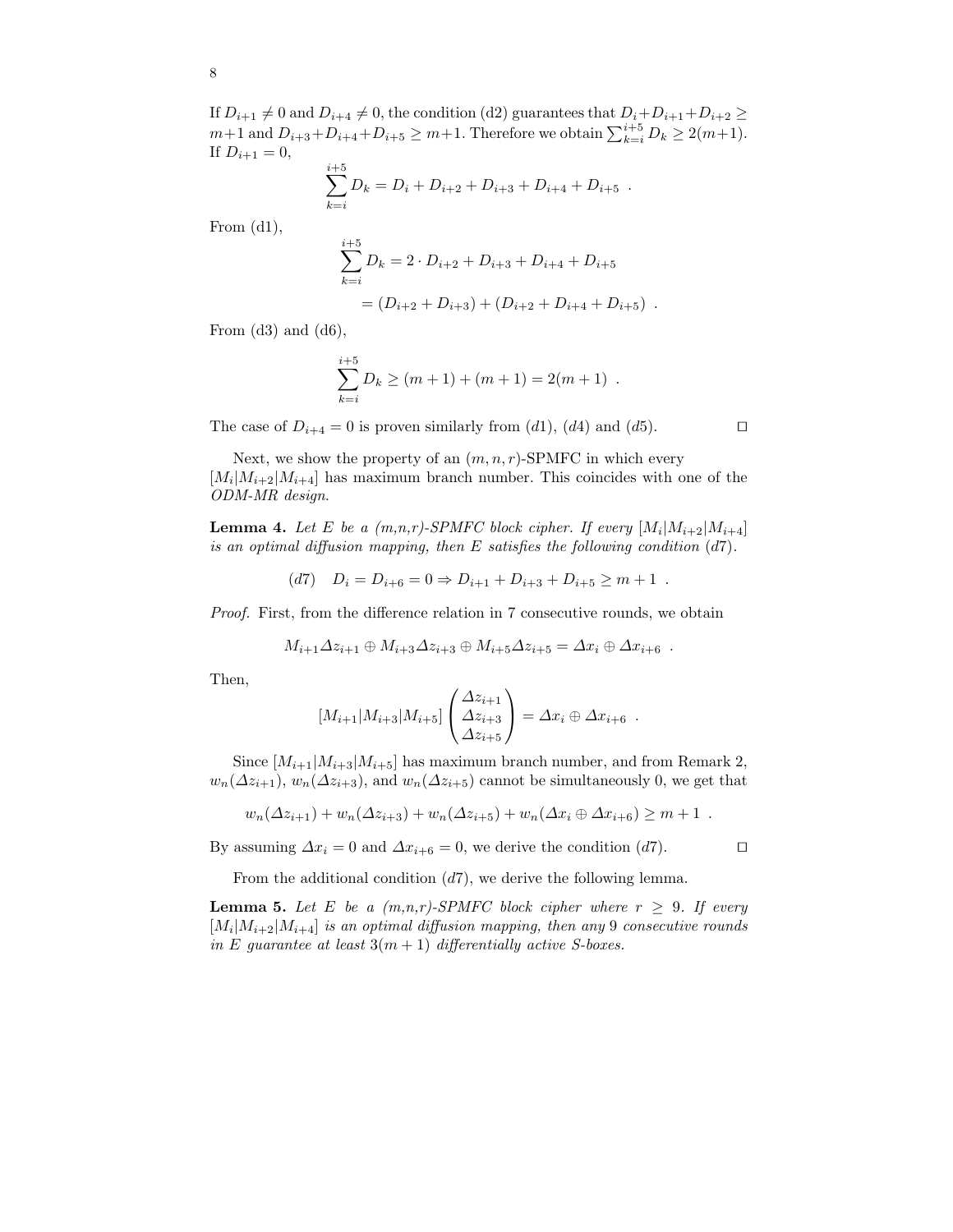Proof. Consider the total number of active S-boxes in 9 consecutive rounds,

$$
\sum_{k=i}^{i+8} D_k = D_i + D_{i+1} + D_{i+2} + D_{i+3} + D_{i+4} + D_{i+5} + D_{i+6} + D_{i+7} + D_{i+8}.
$$

If  $D_{i+1} \neq 0$  then  $D_i + D_{i+1} + D_{i+2} \geq m+1$  from (d2), and Lemma 3 guarantees that the sum of the remaining 6 consecutive rounds is equal to  $\sum_{k=i+3}^{i+8} D_k \geq$  $2(m + 1)$ . Consequently  $\sum_{k=i}^{i+8} D_k \geq 3(m + 1)$ . Similarly, if  $D_{i+7} \neq 0$ , at least  $3(m+1)$  active S-boxes are guaranteed.

If  $D_{i+1} = D_{i+7} = 0$ , we obtain

$$
\sum_{k=i}^{i+8} D_k = D_i + D_{i+2} + D_{i+3} + D_{i+4} + D_{i+5} + D_{i+6} + D_{i+8} .
$$

From (d1),

$$
\sum_{k=i}^{i+8} D_k = 2 \cdot D_{i+2} + D_{i+3} + D_{i+4} + D_{i+5} + 2 \cdot D_{i+6}
$$
  
=  $(D_{i+2} + D_{i+3}) + (D_{i+2} + D_{i+4} + D_{i+6}) + (D_{i+5} + D_{i+6})$ .

From  $(d3)$ ,  $(d7)$  and  $(d4)$ ,

$$
\sum_{k=i}^{i+8} D_k \ge (m+1) + (m+1) + (m+1) = 3(m+1) .
$$

As a consequence, we have shown that any 9 consecutive rounds of  $E$  guarantee at least  $3(m + 1)$  differentially active S-boxes.

We conclude this section with

**Theorem 1.** Let E be an  $(m, n, r)$ -SPMFC block cipher where  $r \geq 6$ . If every  $[M_i|M_{i+2}|M_{i+4}]$  is an optimal diffusion mapping, any 3R consecutive rounds in E guarantees at least  $R(m + 1)$  differentially active S-boxes.

*Proof.* Any integer 3R  $(R \ge 2)$  can be written as  $3R = 6k + 9j$   $(k + j \ge 1, 2k + j)$  $3j = R$ ). From lemmata 3 and 5, 6 and 9 consecutive rounds of E guarantee  $2(m + 1)$  and  $3(m + 1)$  differentially active S-boxes, respectively. Therefore, E guarantees  $k*2(m+1)+j*3(m+1) = (2k+3j)(m+1) = R(m+1)$  differentially active S-boxes.  $\Box$ 

### 4.2 Proofs for the Lower Bound of Linearly Active S-boxes

In this subsection, we will show the proof of the guaranteed number of linearly active S-boxes of  $(m, n, r)$ -SPMFC with *ODM-MR design.*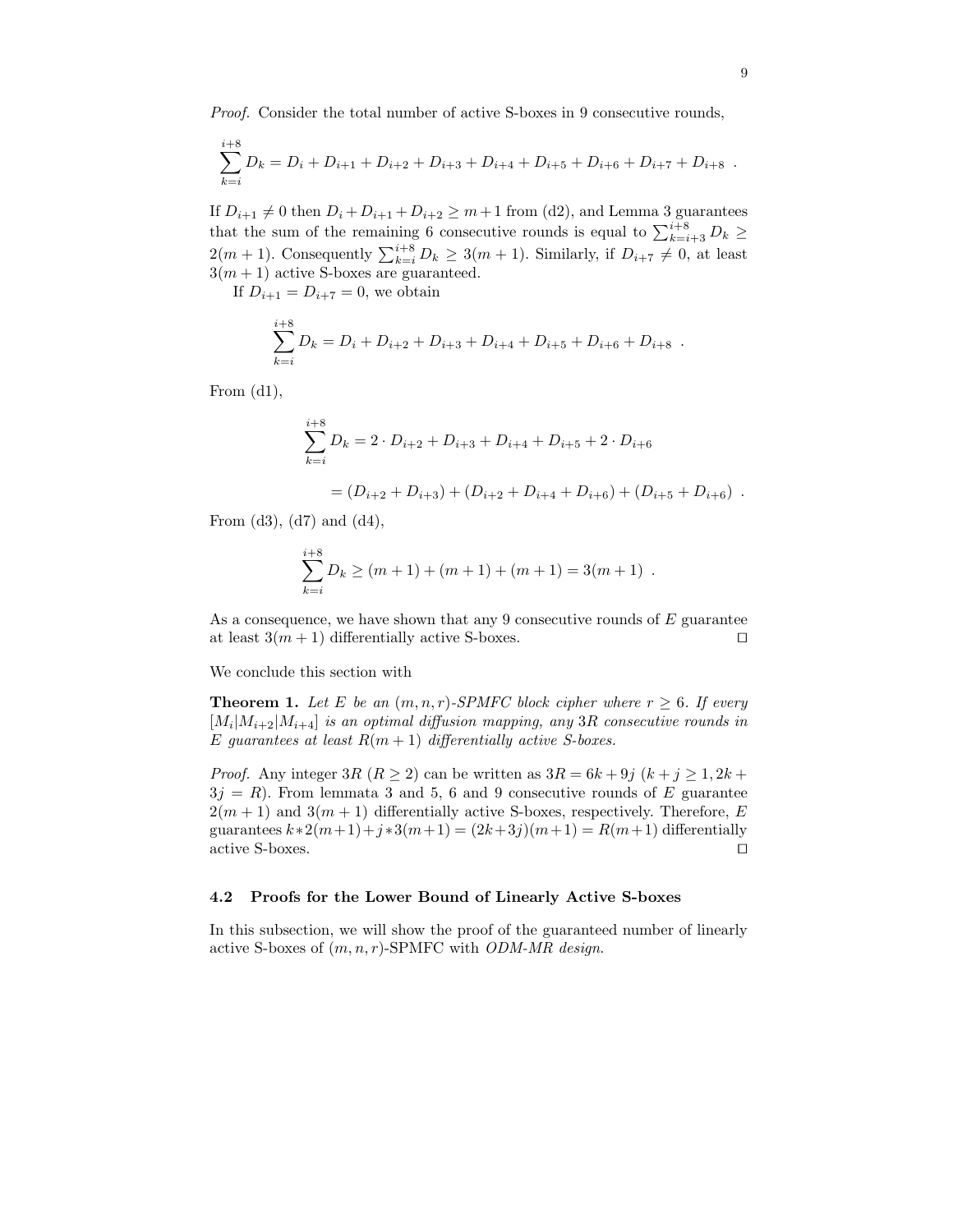**Theorem 2.** Let E be an  $(m, n, r)$ -SPMFC block cipher. If every  $\lfloor {}^{t}M_{i}^{-1} | {}^{t}M_{i+2}^{-1} \rfloor$ is an optimal diffusion mapping for any i, any  $3R$  consecutive rounds in E has at least  $R(m+1)$  linearly active S-boxes.

Proof. From the 3-round linear mask relation,

$$
\Gamma x_{i+1} = {}^{t}M_{i}^{-1}\Gamma z_{i} \oplus {}^{t}M_{i+2}^{-1}\Gamma z_{i+2} .
$$

Then,

$$
\Gamma x_{i+1} = [{}^t M_i^{-1} M_{i+2}^{-1}] \begin{pmatrix} \Gamma z_i \\ \Gamma z_{i+2} \end{pmatrix}
$$

.

Since  $\lfloor t M_i^{-1} \rfloor^t M_{i+2}^{-1}$  has maximum branch number  $m + 1$ , and from Remark 2,  $w_n(Tz_i)$  and  $w_n(Tz_{i+2})$  cannot be simultaneously 0, we obtain

$$
w_n(\Gamma z_i) + w_n(\Gamma x_{i+1}) + w_n(\Gamma z_{i+2}) \ge m+1.
$$

By using the notion of  $L_i$ , this implies,

$$
(l1) \quad L_i + L_{i+1} + L_{i+2} \geq m+1 \; .
$$

This shows that every 3 consecutive rounds guarantees at least  $m + 1$  linearly active S-boxes. Consequently, any  $3R$  consecutive rounds in  $E$  guarantees  $\sum_{k=i}^{i+3R-1} L_k \ge R(m+1).$ 

Finally, by simply combining Theorems 1 and 2, the claimed Corollary 1 follows directly. Appendix A contains example matrices that satisfy the ODM-MR design.

### 5 Discussion

#### 5.1 Comparison of ODM-MR and MDS-Feistel

To discuss the implications of this new design approach, we show empirical search results for the cases  $r = 12, m = 4, \ldots, 8$ . To obtain these results we employed a weight based search method. This approach has been used by Shirai and Shibutani before [18]. Our results are shown in Table 1. In the table, the values for more than 13-rounds are interpolated by the corollary and Shimizu's conjecture. Note that the simulation results completely match the lower bound values predicted by the corollary, which are denoted by the underlined values. These results show the superiority of ODM-MR design over MDS-Feistel explicitly.

Fig. 2 shows graphs of the results in Table 1, and five auxiliary lines  $y =$  $(m+1)x/3$  are added where  $m = 4, ..., 8$ . These lines connect the lower bounds values of every 3R-round.

The left side of Fig. 3 shows an estimated lower bound of MDS-Feistel and approximate lines  $y = (m+2)x/4-1$ . To see the effect of the *ODM-MR* approach graphically, the right side of Fig. 3 includes the approximated lines for ODM-MR and MDS-Feistel for  $m = 4$  and  $m = 8$ . The differences of the gradients show explicitly the advantage of the ODM-MR approach.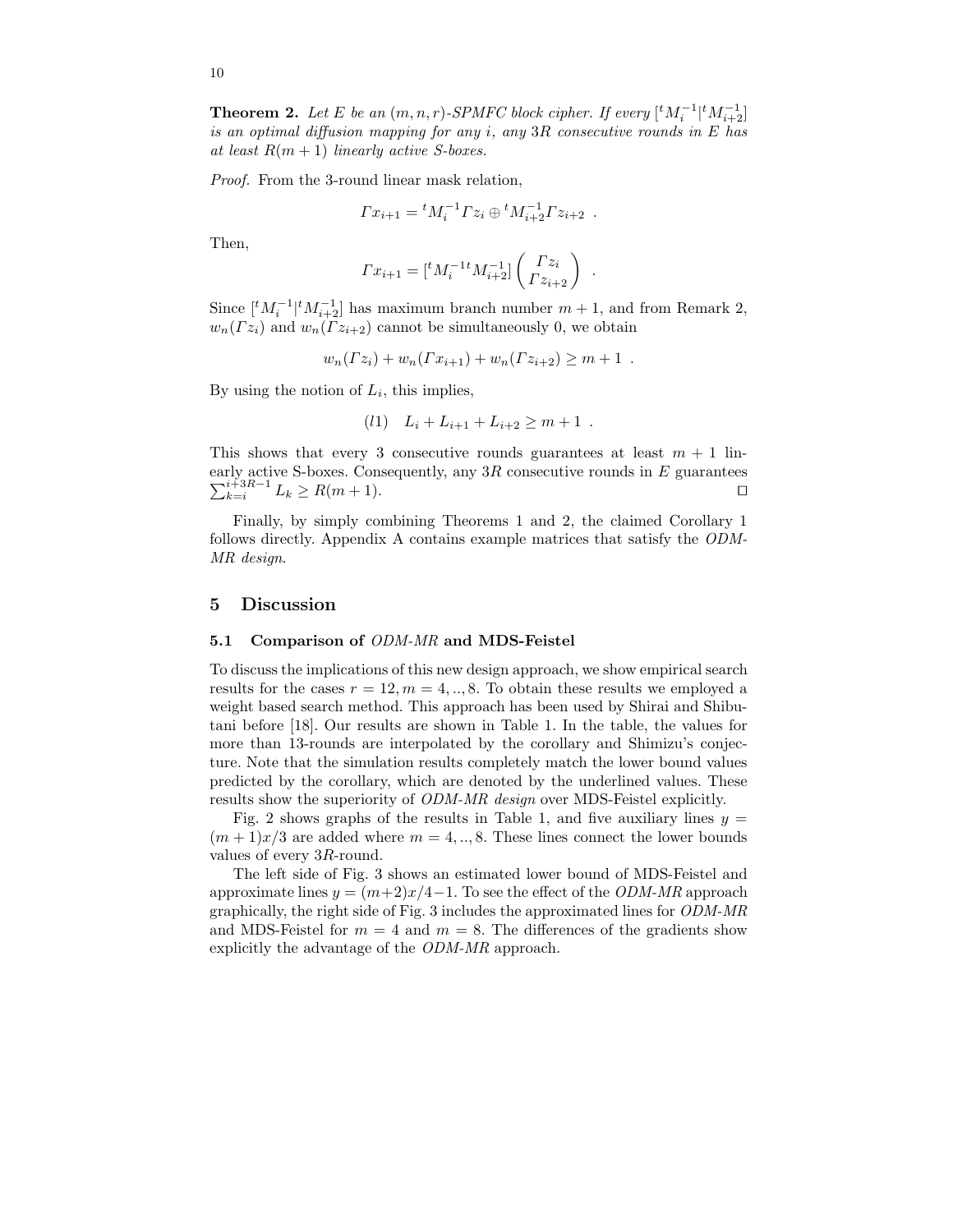|                 | $m=4$          |                |               | $m=5$          |                |                | $m=6$                               |                |             | $m=7$          |                   |               | $m=8$          |                |                |
|-----------------|----------------|----------------|---------------|----------------|----------------|----------------|-------------------------------------|----------------|-------------|----------------|-------------------|---------------|----------------|----------------|----------------|
| RoundIM1        |                | Ð              |               | M1             | D              | L              | M1                                  | D              | Τ.          | M1             | D                 | Τ.            | M1             | D              | L              |
| 1               | 0              | 0              | $\Omega$      | $\Omega$       | $\theta$       | $\theta$       | $\theta$                            | $\Omega$       | $\Omega$    | $\Omega$       | 0                 | $\Omega$      | $\Omega$       | 0              | $\Omega$       |
| $\overline{2}$  | 1              | 1              |               | 1              | 1              | 1              | 1                                   |                | 1           | 1              | 1                 |               | 1              |                |                |
| $\frac{3}{4}$   | $\overline{2}$ | $\overline{2}$ | $\frac{5}{5}$ | $\overline{2}$ | $\overline{2}$ | $\overline{6}$ | 2                                   | $\overline{2}$ | $rac{7}{7}$ | $\overline{2}$ | $\overline{2}$    | $\frac{8}{8}$ | $\overline{2}$ | $\overline{2}$ | $\overline{0}$ |
|                 | 5              | $\overline{5}$ |               | 6              | 6              | 6              | 7                                   | 7              |             | 8              | 8                 |               | 9              | 9              | 9              |
| $\bf 5$         | 6              | 6              | 6             | 7              | 7              | $\overline{7}$ | 8                                   | 8              | 8           | 9              | 9                 | 9             | 10             | 10             | 10             |
| $\frac{6}{7}$   | 7              | 10             | 10            | 8              |                | 12 12          | 9                                   | 14             | 14          | 10             | 16                | -16           | 11             | 18             | 18             |
|                 | 8              | 10             | 10            | 9              |                | 12 12          | 10                                  | 14             | 14          | 11             | 16                | -16           | 12             | 18             | -18            |
| 8               | 11             | 12 11          |               | 13             |                | 14 13          | 15                                  |                | 16 15       | 17             | 18 17             |               | 19             | 20             | 19             |
| $\underline{9}$ | 12             |                | 15 15         | 14             |                | 18 18          | 16                                  | 21 21          |             | 18             |                   | 24 24         | 20             | 27 27          |                |
| 10              | 13             | 16             | <sup>15</sup> | 15             |                | 18 18          | 17                                  | 22 21          |             | 19             | 24 24             |               | 21             | 28 27          |                |
| 11              | 14             |                | 17 16         | 16             |                | 20 19          | 18                                  | 23 22          |             | 20             | 26 25             |               | 22             | 29             | 28             |
| $\frac{12}{1}$  | 17             | 20             | -20           | 20             |                | 24 24          | 23                                  | 28 28          |             | 26             | 32 32             |               | 29             | 36             | 36             |
| $\ddot{\cdot}$  |                |                |               |                |                |                |                                     |                |             |                |                   |               |                |                |                |
| 15              |                | 20 25 25       |               |                |                |                | 23 30 30 26 35 35                   |                |             |                | 29 40 40 32 45 45 |               |                |                |                |
| $\ddot{\cdot}$  |                |                |               |                |                |                |                                     |                |             |                |                   |               |                |                |                |
| 18              | 25.            | <b>30 30</b>   |               |                |                |                | 29 36 36 33 42 42 37 48 48 41 54 54 |                |             |                |                   |               |                |                |                |

Table 1. Lower Bounds of MDS-Feistel and ODM-MR design



# 5.2 Active S-box Ratio

In this subsection, we compare the ODM-MR approach to other design approaches using the new type of approach. Since we obtained a formal bound for the lower bound of the ODM-MR design approach, we can compare it to other well known design approaches based on the concept of active S-box ratio introduced by Shirai and Shibutani [18].

Let  $active(r, m)$  be the number of guaranteed active S-boxes for an r-round cipher which employs  $m \times m$  diffusion matrices over  $GF(2^n)$  in its diffusion layer. For example,  $active(r, m)$  of the MDS-Feistel design can be written as

$$
active(r, m) = (m + 2)[r/4] + \alpha_{r,m} ,
$$

where  $\alpha_{r,m} = (r \mod 4) - 1$ . Generally,  $\alpha_{r,m}$  is a function which maximum absolute value is proportional to m and  $\lim_{r\to\infty} \alpha_{r,m}/r = 0$ .

Next, let  $total(r, m)$  be the total number of S-boxes in an r-round cipher. The ratio of the number of active S-boxes to the total number of S-boxes becomes

$$
ratio(r, m) = \frac{active(r, m)}{total(r, m)} = \frac{(m+2) \lfloor r/4 \rfloor + \alpha_{r, m}}{rm}
$$

.

By using the definition of active S-box ratio, we can study the characteristic of the MDS-Feistel design. For example, consider a 128-bit block cipher employing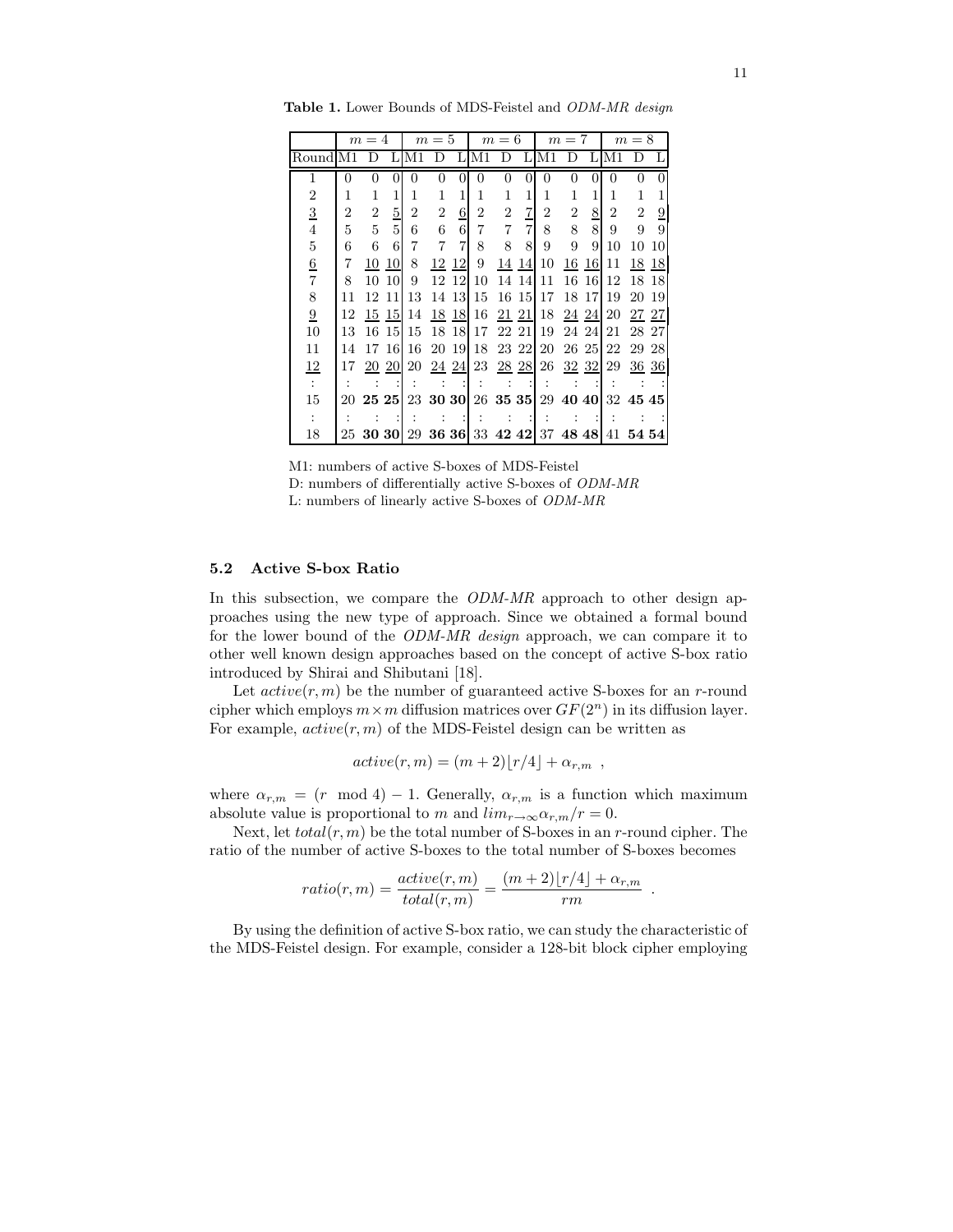

Fig. 2. Lower bounds of the *ODM-MR design* ( $m = 8$ )



Fig. 3. Comparison of MDS-Feistel and ODM-MR design

8-bit S-boxes. For  $m = 8$ ,  $ratio(r, 8)$  will converge to a specific value when r goes to infinity,

$$
\lim_{r \to \infty} ratio(r, 8) = \lim_{r \to \infty} \frac{10\lfloor r/4 \rfloor + \alpha_{r,8}}{8r} = \frac{10}{32} = 0.3125.
$$

This implies that about 31% of all S-boxes will be active for a very large number of rounds. This limit can be considered as a potentially guaranteed ratio of active S-boxes corresponding to the chosen m.

Also, we can take the limit of  $ratio(r, m)$  when both r and m tend to infinity,

$$
\lim_{r,m \to \infty} ratio(r, m) = \frac{(m+2) \lfloor r/4 \rfloor + \alpha_{r,m}}{rm} = \frac{1}{4} = 0.25.
$$

Even though huge  $r$  and  $m$  are not practical in the real world, the value can be understood as an indicator of the potential efficiency of a particular design strategy.

We propose these limits as a reference to evaluate the efficiency of the linear diffusion layer of the cipher and use them to compare ciphers employing different design strategies. The following table contains the convergence values of the "MDS-Feistel" and the"ODM-MR" design. Additionally, the following "Rijndael type" and "SHARK type" design approaches are also evaluated for reference.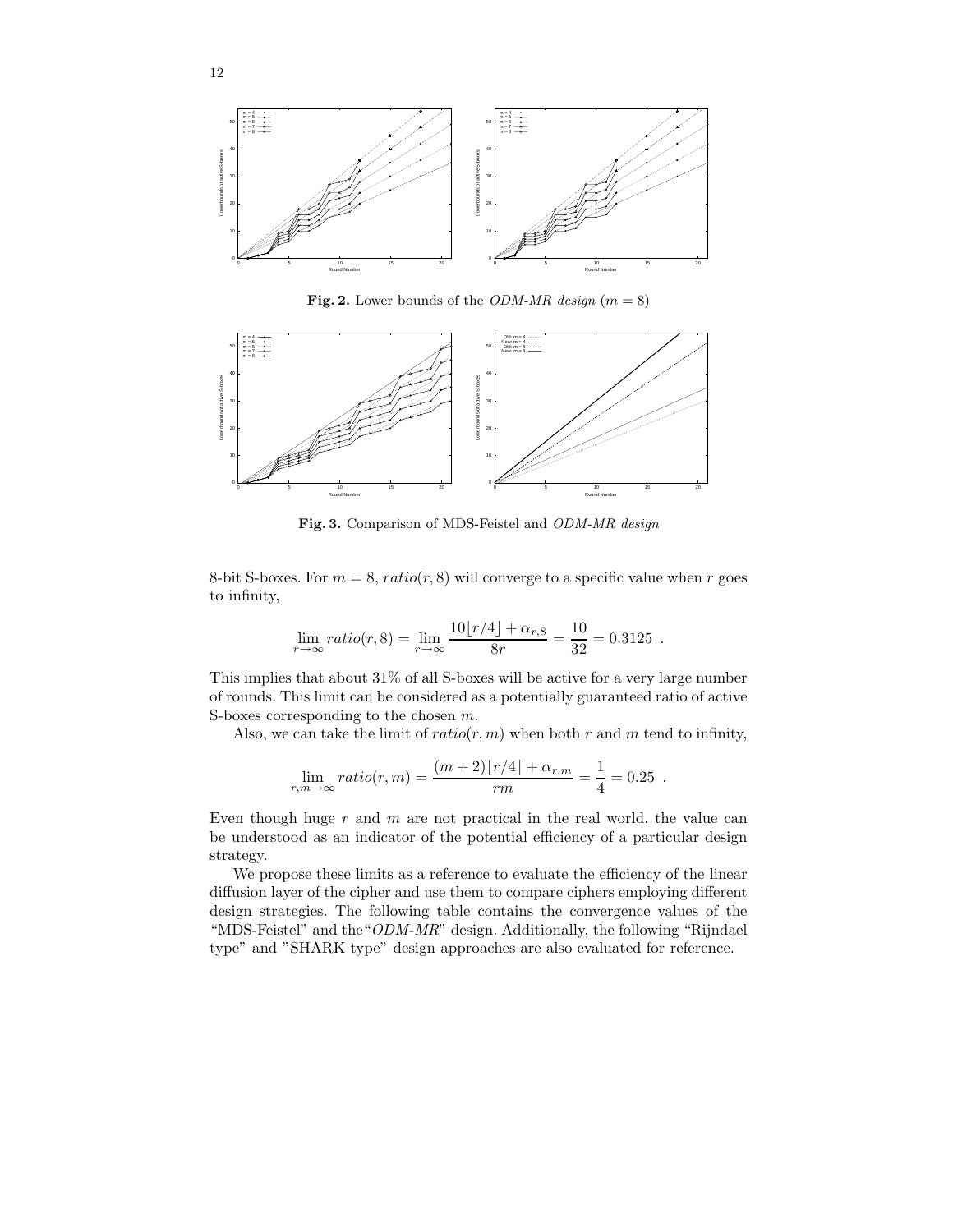- Rijndael type: A  $nm^2$ -bit SPN block cipher design whose round function consists of key-addition,  $m \times m$  parallel *n*-bit S-boxes, a MixColumn employing  $m \times m$  matrices over  $GF(2^n)$  and a ShiftRow operation [4].
- **SHARK type:** A nm-bit SPN block cipher design where m parallel n-bit Sboxes, an  $m \times m$  matrix over  $GF(2^n)$  are employed [12].

| Type | active(r, m)                                 | $\overline{total(r, m)}$ 128bit blk. $\lim_{r\to\infty}$ $\lim_{m,r\to\infty}$ |        |       |      |
|------|----------------------------------------------|--------------------------------------------------------------------------------|--------|-------|------|
|      | MDS-Feistel $(m+2) r/4  + \alpha_{r,m}$      | rm                                                                             | $m=8$  | 0.313 | 0.25 |
|      | <i>ODM-MR</i> $(m+1) r/3  + \beta_{r,m}$     | rm                                                                             | $m=8$  | 0.371 | 0.33 |
|      | Rijndael type $(m+1)^2  r/4  + \gamma_{r,m}$ | $rm^2$                                                                         | $m=4$  | 0.391 | 0.25 |
|      | SHARK type $(m+1) r/2  + \theta_{r,m}$       | rm                                                                             | $m=16$ | 0.531 | 0.5  |

Table 2. Comparison of the Active S-box Ratio

Note that all four designs employ optimal diffusion mappings in their diffusion layers; they have block length of 128 bits with 8-bit S-boxes. The result shows that the ODM-MR approach has the better limit than MDS-Feistel in the 128 bit block setting which is also confirmed by the empirical results in the previous section. We also know that *ODM-MR*'s limit is closer to that of the Rijndael design approach than MDS-Feistel.

Moreover, the limit value of the  $ODM-MR$  approach, when both r and m tend to infinity, exceeds that of the Rijndael type construction. This is due to the fact that the ODM-MR approach guarantees a certain number of active S-boxes for 3 consecutive rounds, while the Rijndael-type approach has such a property for 4 consecutive rounds.

The values of SHARK are still the highest, because the design strategy has a 2-round property. However, there seems to be a tradeoff for the implementation cost, as SHARK-type design requires matrices which are twice as large as the matrices in the MDS-Feistel and ODM-MR and four times as large as in the Rijndael approach.

## 6 Conclusion

We provide a theoretical motivation for the *ODM-MR design*. We first give a theoretical reason of ODM-MR, and found additional conditions and proofs to improve the immunity against differential and linear cryptanalysis. As a result, we showed that the ODM-MR design approach guarantees at least  $R(m + 1)$ active S-boxes in 3R consecutive rounds  $(R \geq 2)$  where m is the number of Sboxes in a round. This guaranteed number of active S-boxes was compared with the design approach of other well-known designs namely SHARK, Rijndael, and MDS-Feistel ciphers. We were able to show that our design approach outperforms some of the other designs.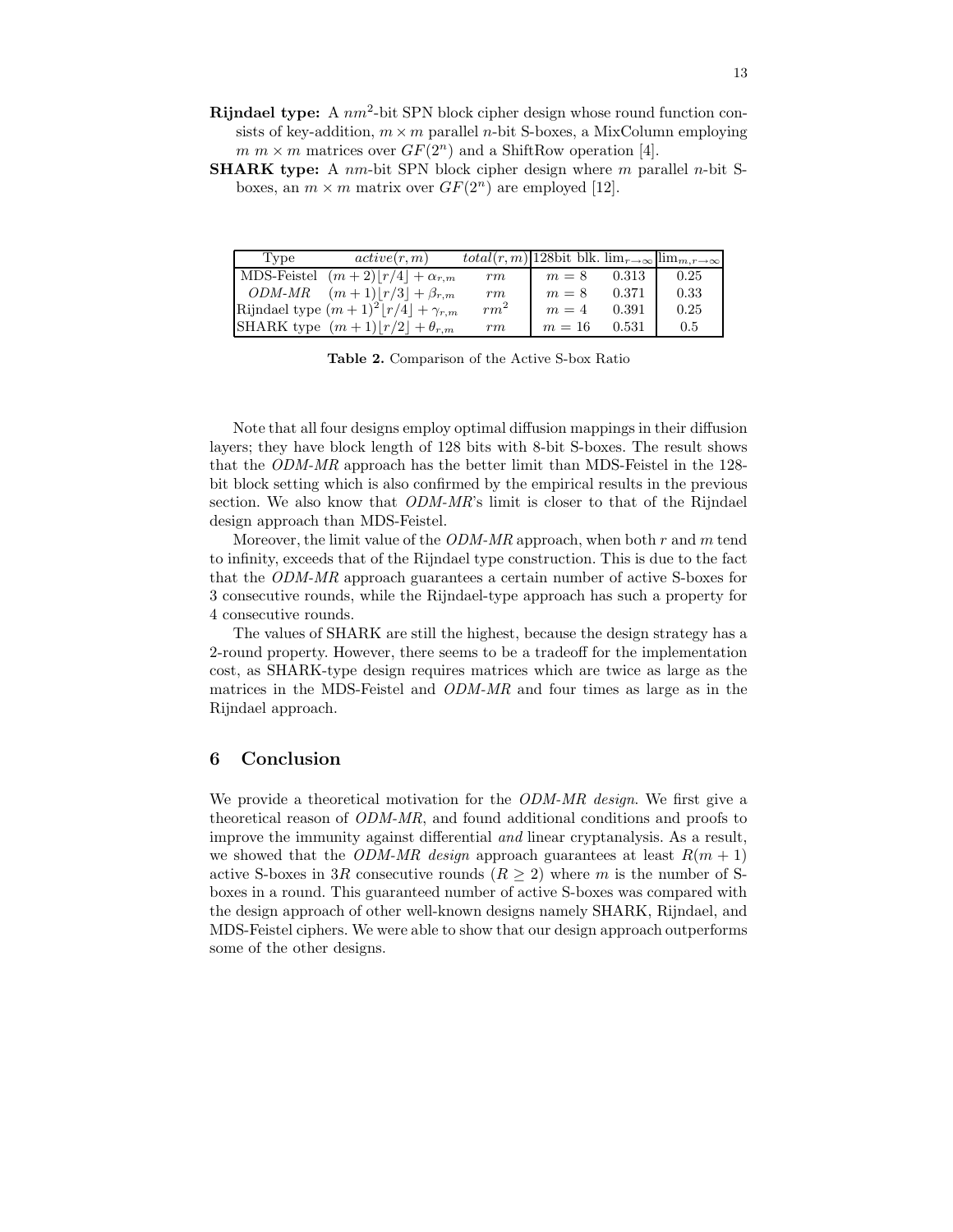Acknowledgments We thank An Braeken and Christopher Wolf for carefully reading the earlier version of the paper. We thank the anonymous referees for helpful comments.

# References

- 1. K. Aoki, T. Ichikawa, M. Kanda, M. Matsui, S. Moriai, J. Nakajima, and T. Tokita, "Camellia: A 128-bit block cipher suitable for multiple platforms." in Proceedings of Selected Areas in Cryptography –  $SAC$  2000 (D. R. Stinson and S. E. Tavares, eds.), no. 2012 in LNCS, pp. 41–54, Springer-Verlag, 2001.
- 2. P. S. L. M. Barreto and V. Rijmen, "The Whirlpool hashing function." Primitive submitted to NESSIE, Sept. 2000. Available at http://www.cryptonessie.org/.
- 3. E. Biham and A. Shamir, "Differential cryptanalysis of des-like cryptosystems." Journal of Cryptology, vol. 4, pp. 3–72, 1991.
- 4. J. Daemen and V. Rijmen, The Design of Rijndael: AES The Advanced Encryption Standard (Information Security and Cryptography). Springer, 2002.
- 5. H. Feistel, "Cryptography and computer privacy." Scientific American, vol. 228, pp. 15–23, May 1973.
- 6. Data Encryption Standard, "Federal Information Processing Standard (FIPS)." National Bureau of Standards, U.S. Department of Commerce, Washington D.C., Jan. 1977.
- 7. M. Kanda, "Practical security evaluation against differential and linear cryptanalyses for Feistel ciphers with SPN round function." in Proceedings of Selected Areas in Cryptography – SAC'00 (D. R. Stinson and S. E. Tavares, eds.), no. 2012 in LNCS, pp. 324–338, Springer-Verlag, 2001.
- 8. M. Luby and C. Rackoff, "How to construct pseudorandom permutations from pseudorandom functions." SIAM Journal on Computing, vol. 17, pp. 373–386, 1988.
- 9. M. Matsui, "Linear cryptanalysis of the data encryption standard." in Proceedings of Eurocrypt'93 (T. Helleseth, ed.), no. 765 in LNCS, pp. 386–397, Springer-Verlag, 1994.
- 10. M. Matsui, "New structure of block ciphers with provable security against differential and linear cryptanalysis." in Proceedings of Fast Software Encryption - FSE'96 (D. Gollmann, ed.), no. 1039 in LNCS, pp. 205–218, Springer-Verlag, 1996.
- 11. K. Nyberg and L. R. Knudsen, "Provable security against a differential cryptanalysis." in Proceedings of Crypto'92 (E. F. Brickell, ed.), no. 740 in LNCS, pp. 566–574, Springer-Verlag, 1993.
- 12. V. Rijmen, J. Daemen, B. Preneel, A. Bossalaers, and E. D. Win, "The cipher SHARK." in Proceedings of Fast Software Encryption – FSE'96 (D. Gollmann, ed.), no. 1039 in LNCS, pp. 99–111, Springer-Verlag, 1996.
- 13. R. L. Rivest, M. J. B. Robshaw, R. Sidney, and Y. L. Yin, "The RC6 block cipher." Primitive submitted to AES, 1998. Available at http://www.rsasecurity.com/.
- 14. B. Schneier and J. Kelsey, "Unbalanced Feistel networks and block cipher design." in Proceedings of Fast Software Encryption – FSE'96 (D. Gollmann, ed.), no. 1039 in LNCS, pp. 121–144, Springer-Verlag, 1996.
- 15. B. Schneier, J. Kelsey, D. Whiting, D. Wagner, C. Hall, and N. Ferguson, "Twofish: A 128-bit block cipher." Primitive submitted to AES, 1998. Available at http://www.schneier.com/.

14